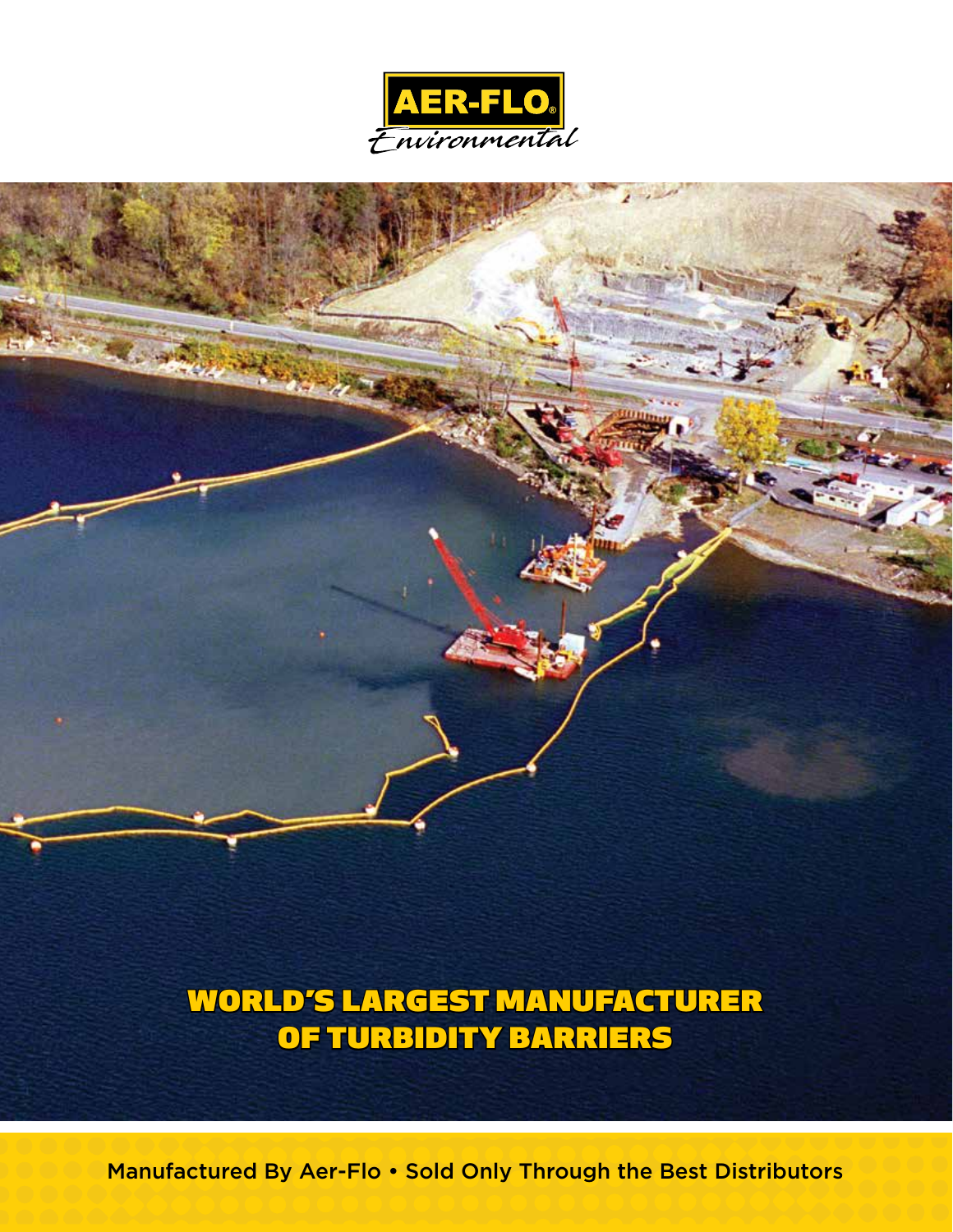# WORLD-CLASS BARRIER SOLUTIONS

As the world's largest manufacturer of turbidity barriers and curtains, Aer-Flo products are sold through a network of industry-leading environmental and construction distributors. Our products meet or exceed all DOT specifications as well as being designed and produced in the U.S.

Founded in 1981 to produce tarps and covers for Florida's trucking and agriculture industries, Aer-Flo, Inc. has grown steadily by entering new markets with high-quality products.

In 1990 the company began manufacturing for the construction/ environmental industries with its Tough Guy® Turbidity Barriers, an erosion and sediment containment product. Tough Guy® barriers utilize industry-leading materials to provide the best solutions across a variety of industries. Customers rave about our Tough Guy® line which is widely recognized as the go-to brand. And like all Aer-Flo products, Tough Guy® barriers are designed and manufactured in the United States.

#### Our product line includes:

- Floating turbidity barriers
- Weed-debris booms
- Staked barriers
- Barrier Accessories
	- > Lighted navigation buoys
	- > Anchored kits
	- > Towing bridle

Aer-Flo Environmental prides itself on innovative custom solutions with exceptional customer service and response times. We offer the industry's fastest lead times and carry the largest supply of in-stock barrier inventory built with only the highest product quality available.



"What's one of the best things about working with the Aer-Flo team? There are many. They have products in stock. I always get a response when I need help or have questions. And when they say they'll get something done, they do."

— Florida Distributor

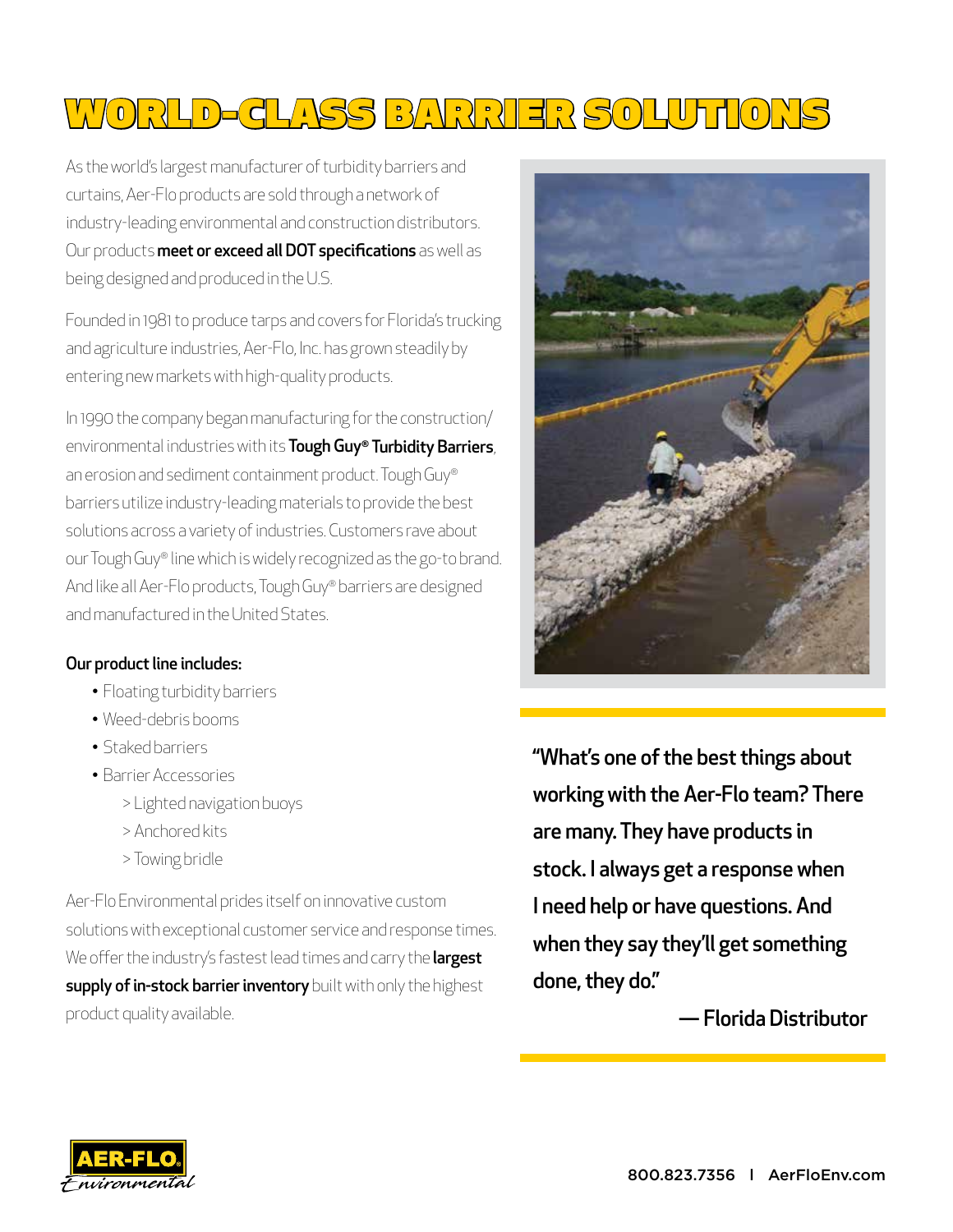## FLOATING TURBIDITY BARRIERS The Ideal Solution For Sediment Control

These barriers consist of a top flotation boom, an impervious fabric curtain extending downward underwater, and a heavy galvanized steel chain sealed into a hem along the entire bottom of the curtain to provide ballast to keep the curtain vertical in the water. End hems are sealed around a rope and grommeted to allow attachment to each other with rope or bolt/nuts/washers.

Floating turbidity barriers installed in moving water, tidal areas, and windy areas must be anchored to stay in position. Aer-Flo has developed a revolutionary system to ensure barriers are effectively anchored to stay in position. Our unique positioning/retrieval buoy is used to pull the barrier to proper position during installation, and to unhook the anchor from bottom during removal. Our floating turbidity **barriers meet or exceed all DOT specifications** and are second to none in quality, effectiveness and strength as they utilize our Tough Guy® technology.

There are three major design types of Floating Turbidity Barriers: Type1.dot, Type2.dot and Type3.dot — and all meet or exceed all known federal and state governmental specifications, including NPDES Phase II requirements.



### Type 1.DOT



This is the most frequently specified barrier in the TOUGH GUY® barrier line. It is recommended for construction sites located in protected areas that are exposed only to light winds and to current velocities of less than one foot per second. This type of site may include ponds, shallow lakes, small streams and marshes.

Anchorage consisting of stakes or concrete blocks may be required to maintain the barrier in its required position. Barrier sections are connected by rope lacing or nylon ties which should be purchased from your local distributor.

### Type 2.DOT



This is the workhorse of the TOUGH GUY® barrier line. Comes supplied with a top load cable and special stress plates for reinforcing the corners and is designed to handle more severe conditions. It is recommended for lakes, streams, inter-coastal and tidal areas where current velocities up to five feet per second are expected.

The anchorage and installation must be designed to meet the site conditions. Contact Aer-Flo or a qualified engineer for assistance when extraordinary site conditions are encountered. Barrier sections are connected using furnished shackles and rope lacing or nylon ties which should be purchased from your local distributor

### Type 3.DOT



This is a special adaption of the Type 2 barrier. Approximately 20% or more of the area of the barrier skirt fabric is replaced with a polypropylene filter fabric conforming to some State DOT specifications. The filter fabric is inserted to reduce the pressure on the curtain while retaining silt.

Learn more on our website about optional barrier connectors: ASTM Aluminum "Z" Connectors and Slotted PVC Tube Connector Seals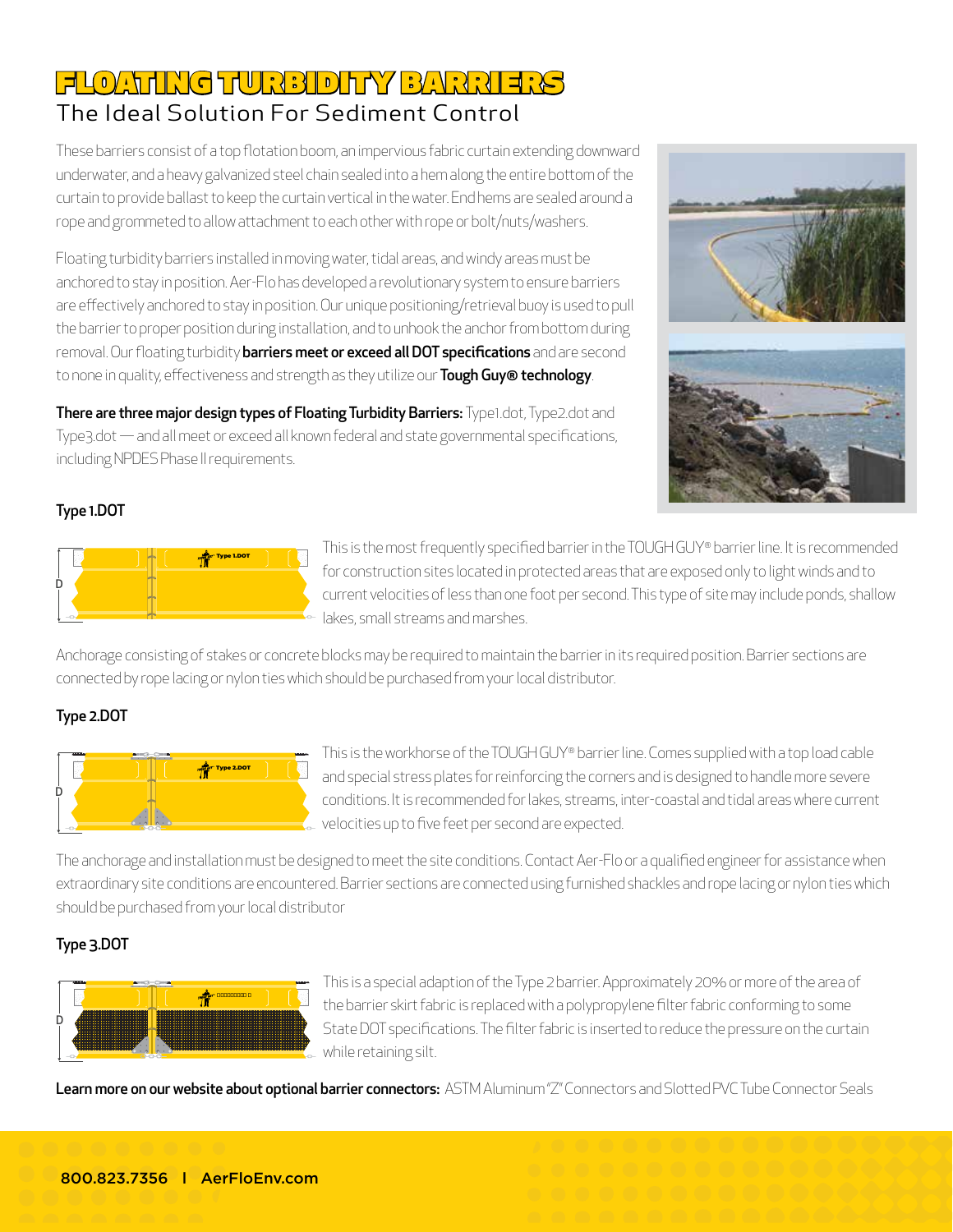## STAKED BARRIERS

## Contain And Control Storm Water Runoff

Our line of staked barriers are continuous panels of impervious vinyl-polyester (PVC) fabric that, when installed correctly, contain storm water runoff or re-direct it to proper channels or retention areas.

These barriers are an ideal option for projects that have significant site discharge. Our barriers work to prevent erosion and storm water runoff in demanding conditions, and are DOT compliant for use as a storm water Best Management Practice (BMP). Our system works best in porous soils on moderately sloped sites.



IDEAL FOR USE WITH: Construction sites; Roadside ditches; Marshes, ponds, and other shallow bodies of water; Retention basins

## WEED-DEBRIS BOOMS

## Protect Waterways from Undesirable Marine Vegetation and Debris

Keep waterfront areas clean and pristine with our weed and plant control booms help protect waterways from undesirable marine and aquatic plant vegetation and debris, while allowing the free flow of water.

Protect lakes, beaches, hotel, resort, and recreational waterfronts and shorelines from the invasive species that threaten these spaces with the most effective aquatic plant barrier solution on the market. Our versatile product can be used either seasonally or year-round.



We combine the latest technologies in floating booms and hydro-weed containment to help control the spread of invasive species and plants that spread by fragmentation.

CONTROL THE SPREAD OF PLANTS SUCH AS: Seaweed; Sargassum; Algae; Hydrilla ; Hyacinth ; Eurasian watermilfoil … plus many other invasive species.

**IDEAL FOR USE AT:** Beaches; Parks with recreational shorelines; Hotels and resorts; Docks, ports, and marinas



### LIGHTED NAVIGATION BUOYS

Required by Coast Guard for floating turbidity barriers in navigable waterways.

### ANCHOR KITS

Includes everything needed to anchor Tough Guy® floating turbidity barriers.

### TOWING BRIDLE

This accessory is designed to efficiently move flotation barriers through water during the installation process.



## Manufactured By Aer-Flo • Sold Only Through the Best Distributors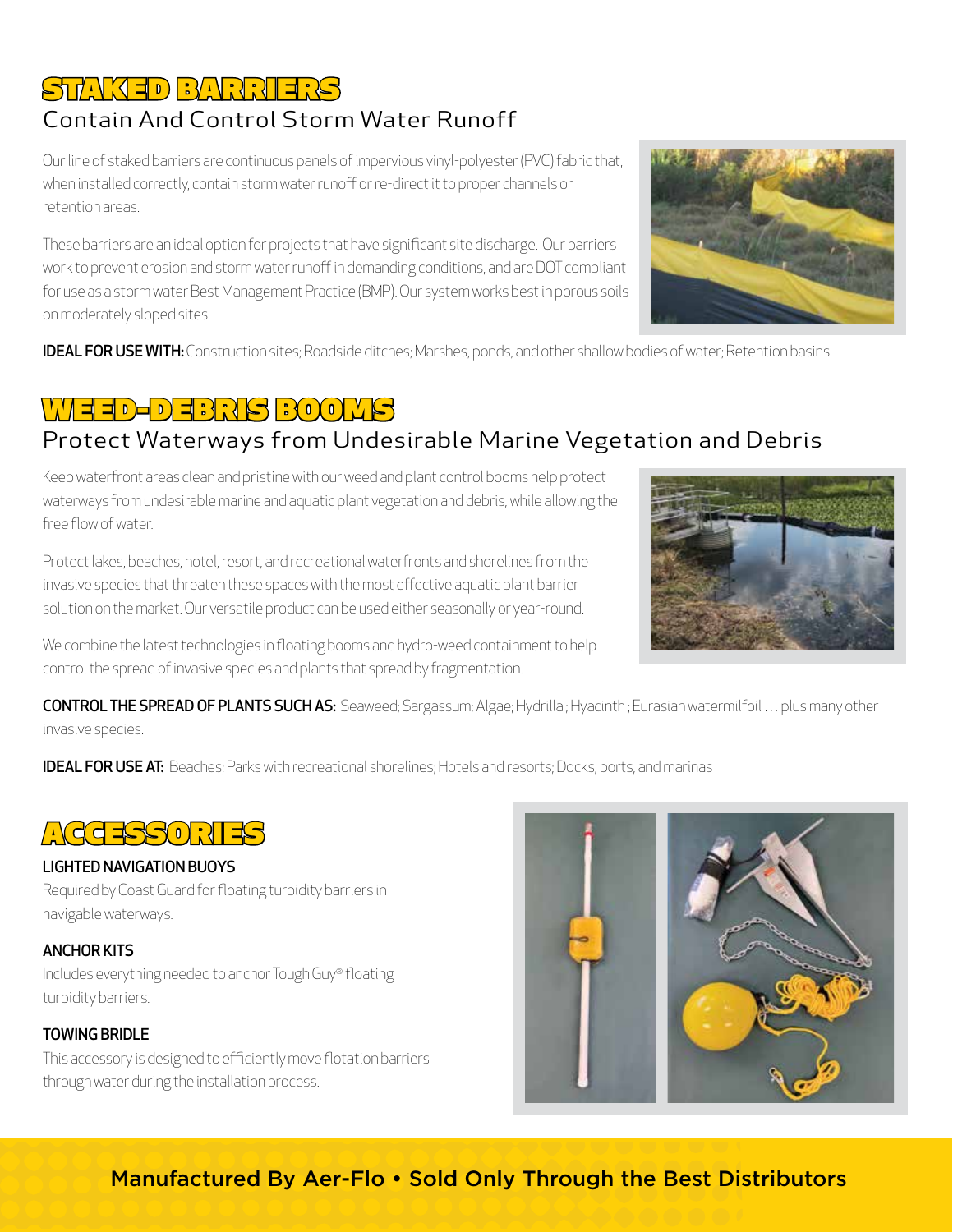## BARRIER INSTALLATION

Floating turbidity barriers are effective in preventing silt and sediment migration into watercourses. However certain rules must be followed in order to make the installation successful. Visit AerFloEnv.com for more instructional details on our turbidity barrier installations.

#### **BARRIER DEPTH: 12" OFF BOTTOM**





#### **TYPICAL TYPE 1.DOT BARRIER INSTALL**



**TYPICAL TYPE 2.DOT BARRIER INSTALL**



**TYPE 2.DOT BARRIER W/GREATER CURRENT TYPE 2.DOT BARRIER TIDAL INSTALL**









#### **CONSTRUCTION SITE IMPROPER INSTALLATION TYPICAL ANCHORING SYSTEM TYPICAL STAKED BARRIER**